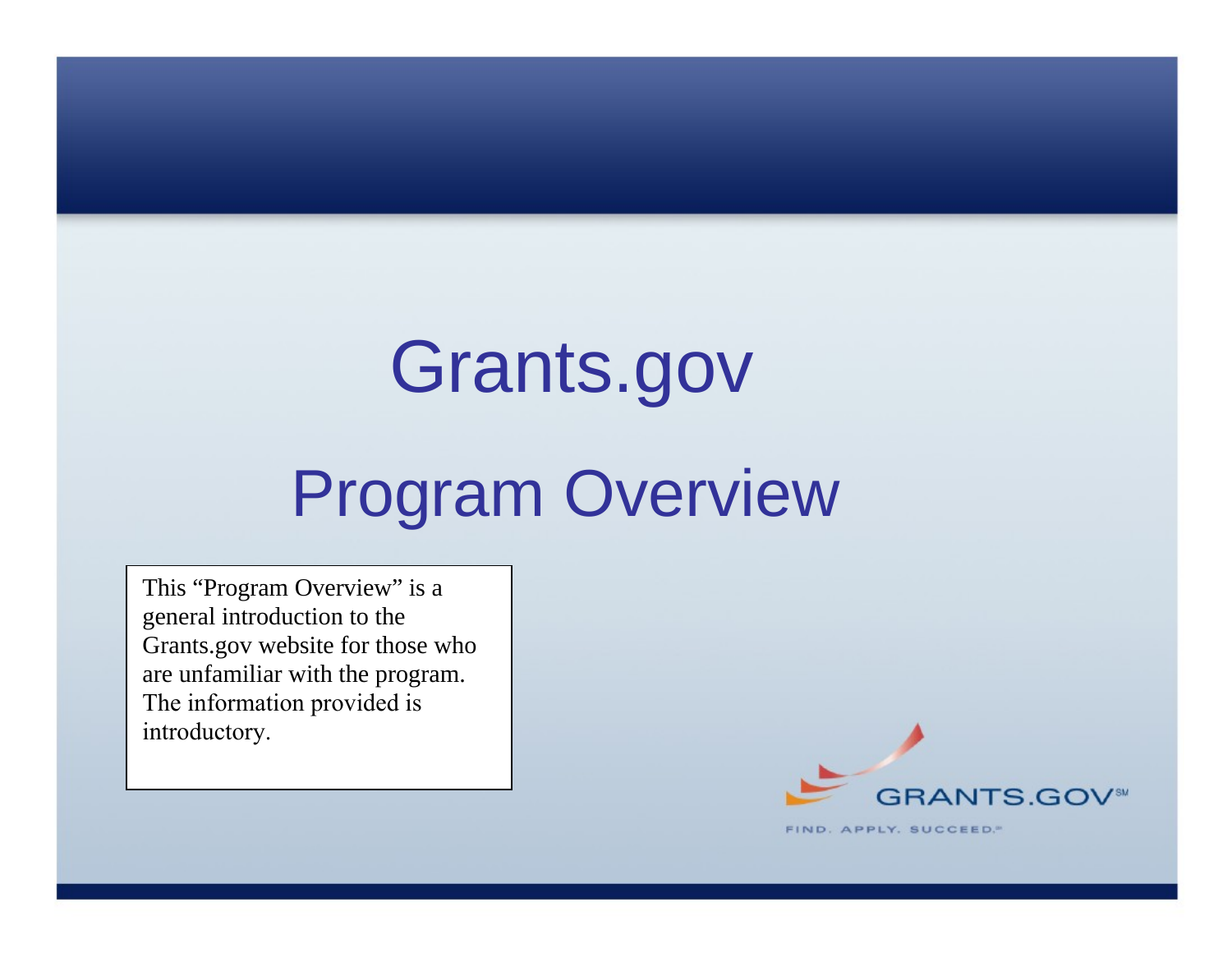# Grants.gov's Mission

#### Mission Statement

The Mission Statement defines Grants.gov, identifies its purpose and goals, as well as the managing agency for the website. Individuals and organizations who used Grants.gov in the past would be familiar with the mission statement.

Grants.gov is the federal government's single site for federal grants with a mission to provide a common website to simplify competitive discretionary grants management and eliminate redundancies. The Department of Health and Human Services is the managing partner for the Grants.gov initiative, one of the 24 E-Gov initiatives generated in response to The President's Management Agenda.

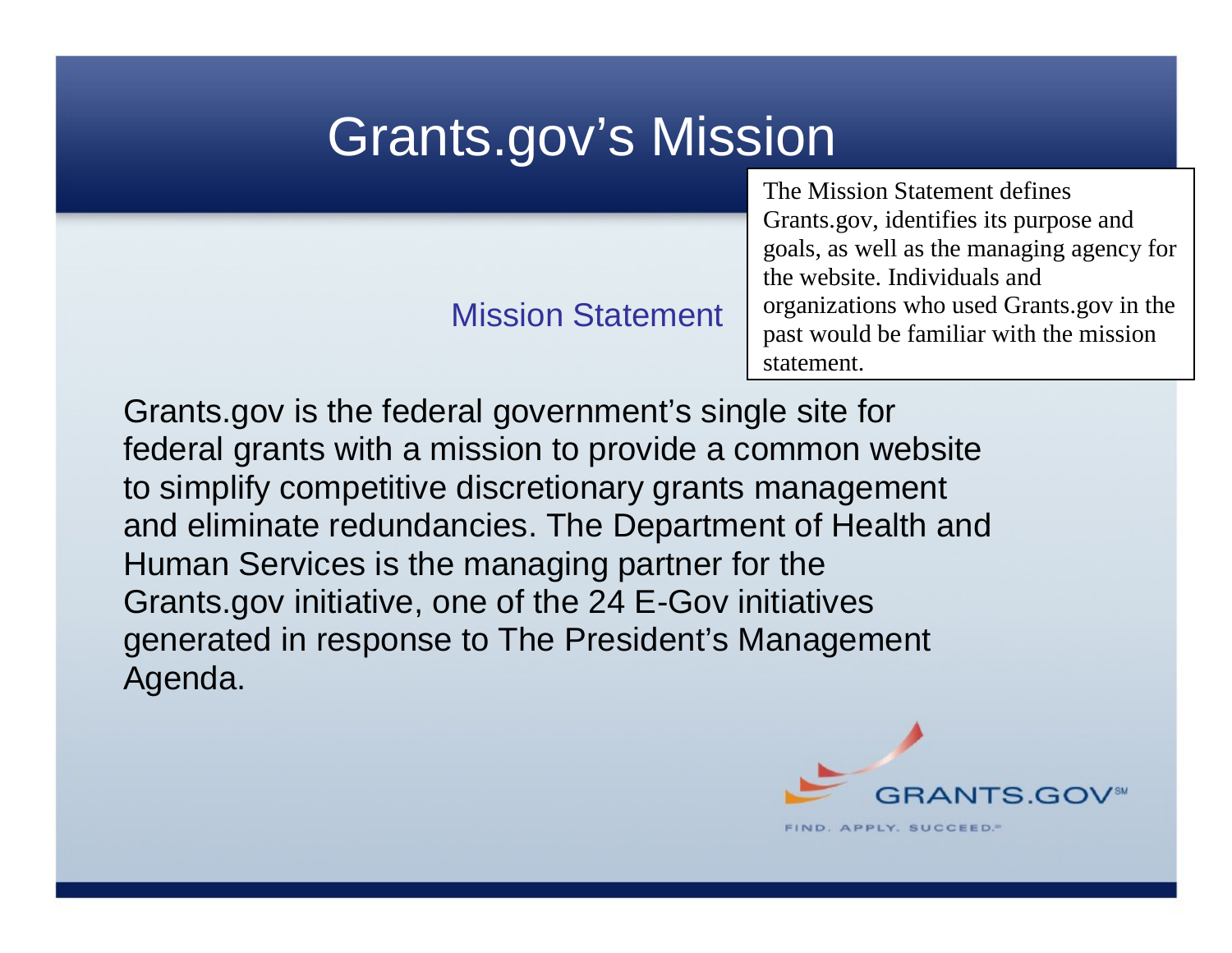# Grants.gov Background

- Established as a Governmental Resource; E-Grants Initiative
	- Part of the President's 2002 Fiscal Year Management Agenda to Improve Government Services to the Public
- Concept Originates in the Federal Financial Assistance Management Improvement Act of 1999 (Public Law 106- 107)
	- P.L. 106-107 Enacted in November of 1999



The background section recounts the history of the website.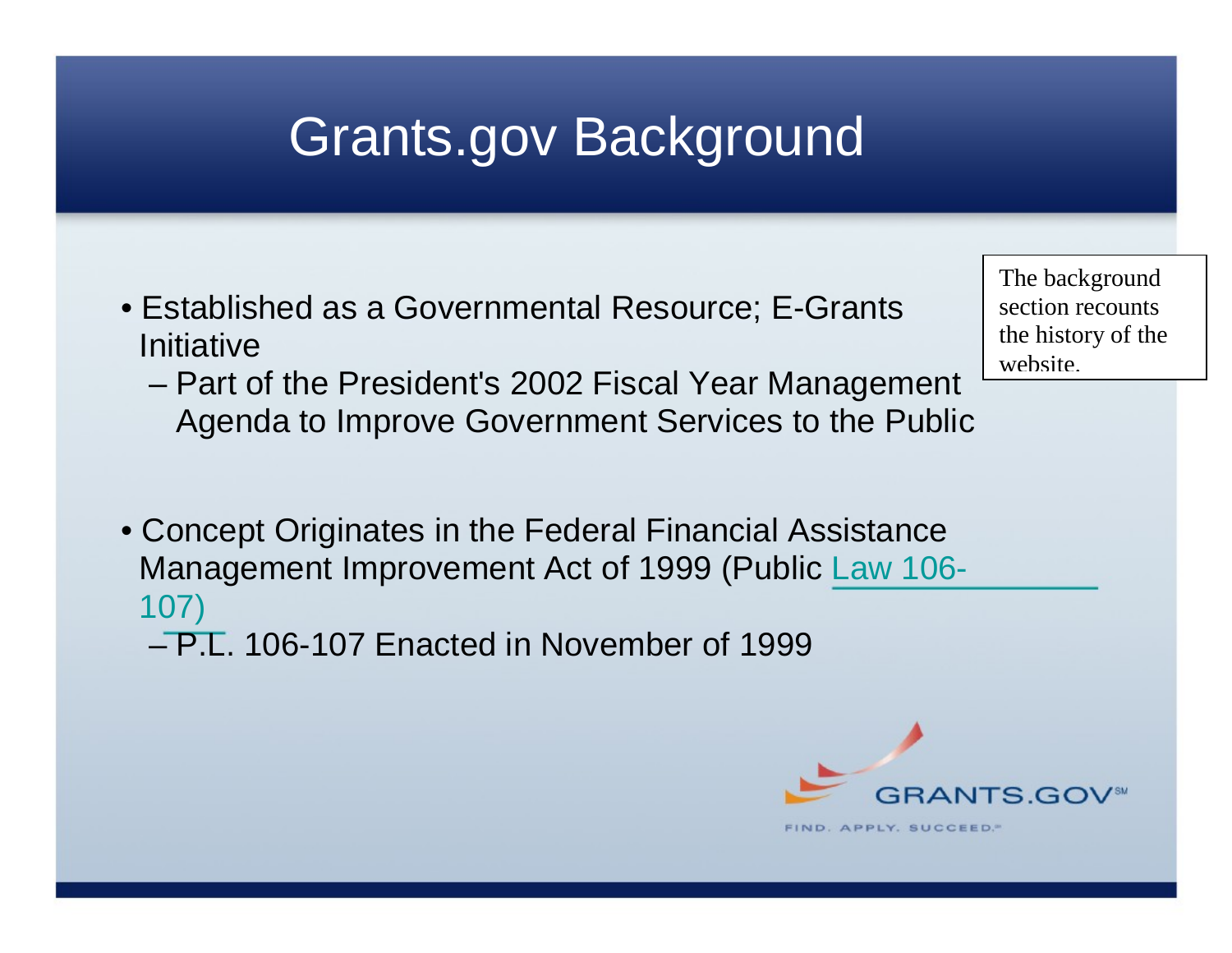## Grants.gov's Overview

 Simplifies the grants management process while creating a centralized, online process to Find and Apply for over 1,000 grant programs from the 26

federal grant-making agencies.

The Overview section repeats some of the information from previous slide. Why do you think this information was repeated?

 Streamlines the process of awarding over \$500 billion annually to state and local governments, academia, not-for-profits and other organizations.

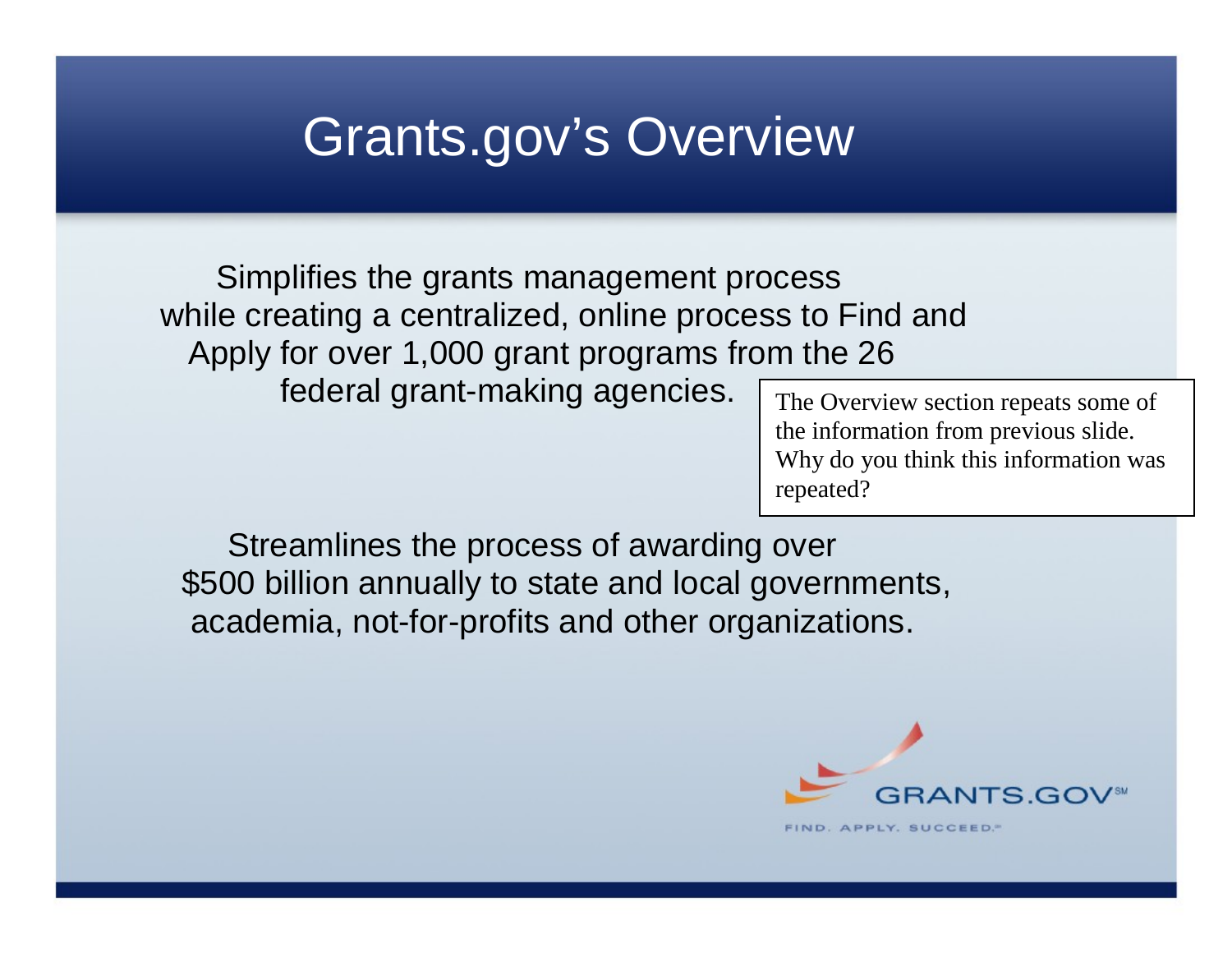# Grant-Making Agencies

•

- Agency for International Development
- Corporation for National and Community Service
- Department of Agriculture
- Department of Commerce
- Department of Defense
- Department of Education
- Department of Energy
- Department of Health and Human **Services**
- Department of Homeland Security
- Department of Housing and Urban Development
- Department of the Interior
- Department of Justice
- Department of Labor
- Department of State
- Department of Transportation
- Department of the Treasury
- Department of Veterans Affairs
- Environmental Protection Agency
- Institute of Museum and Library **Services** National Aeronautics and Space Administration
- National Archives and Records Administration
- National Endowment for the Arts National Endowment for the Humanities National Science Foundation
- Small Business Administration
- • Social Security Administration

This list of grant-making agencies can be crossreferenced with the funding categories on the following slides.

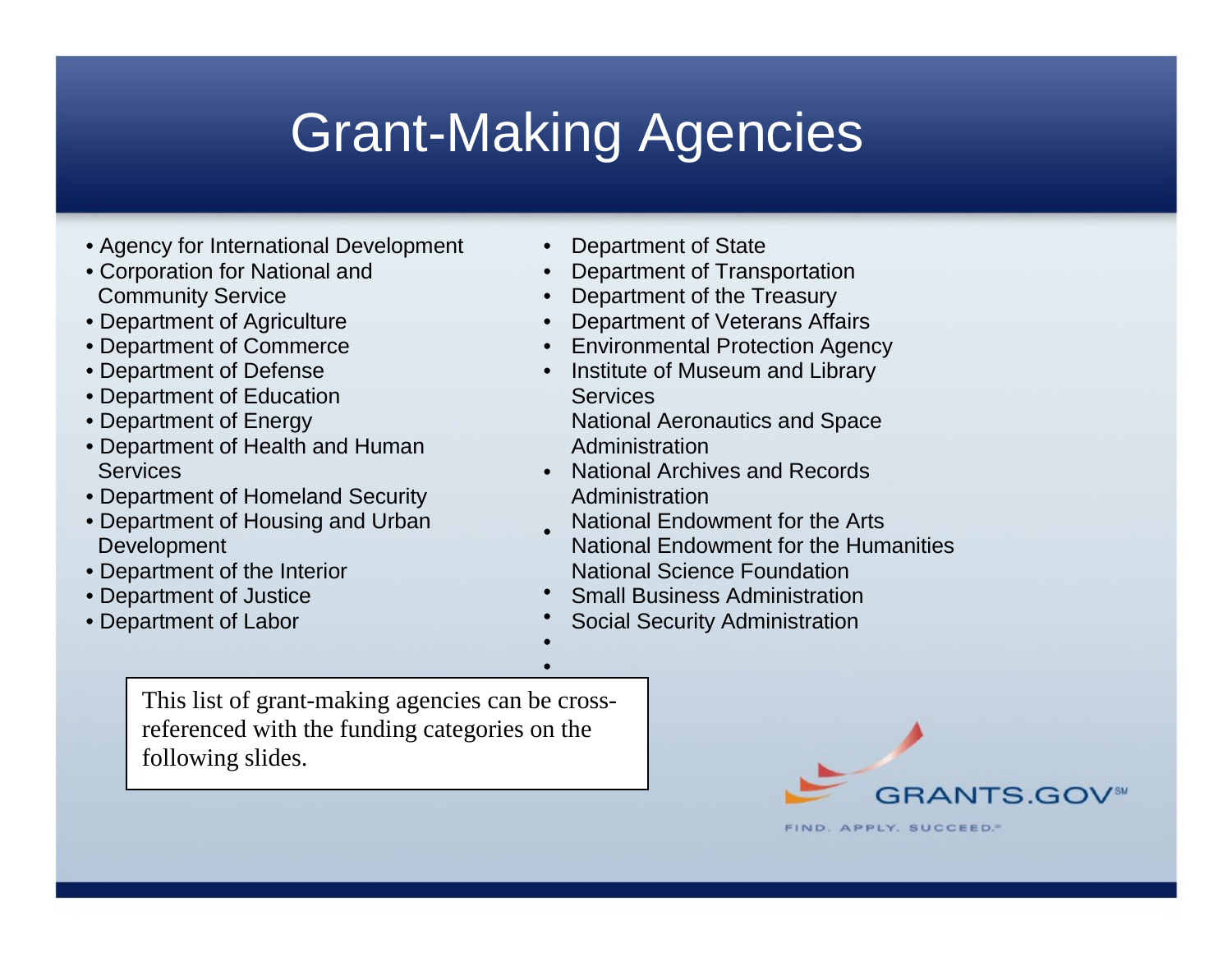# Funding Categories

- **Agriculture**
- Arts
- Business and Commerce
- Community Development
- Disaster Prevention and Relief
- Education
- Employment, Labor and **Training Energy** 
	- Environmental Quality
- Food and Nutrition Health
- •

The funding categories match the search categories on the website.

- **Housing**
- **Humanities**
- Information and Statistics
- Law, Justice and Legal **Services** Natural Resources
- Recovery Act
- Regional Development
- Science and Technology
- Social Services and Income
- **Security**

•

- **Transportation** 
	- GRANTS.GOV FIND. APPLY. SUCCEED."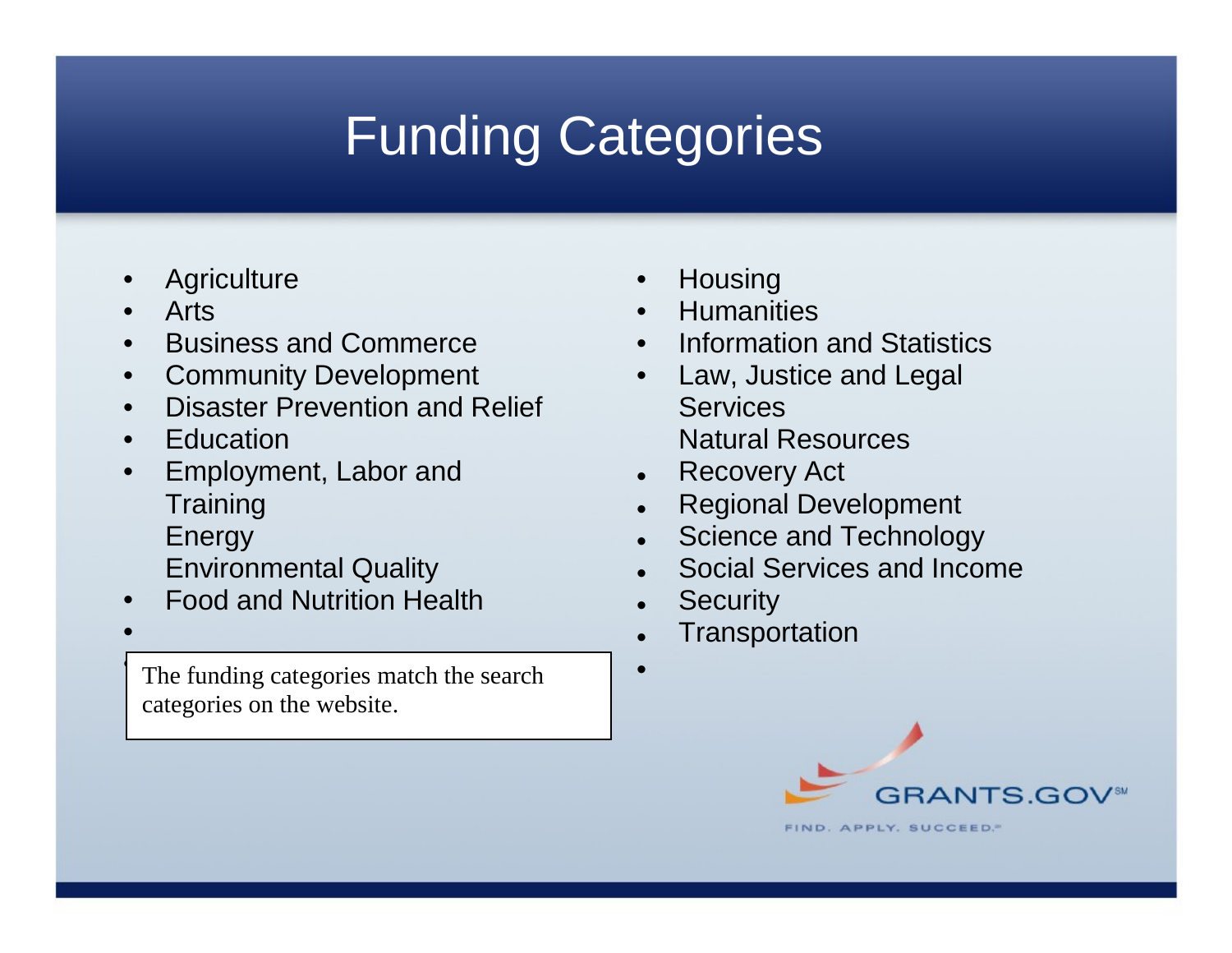### Recovery Act and Grants.gov

- Grants.gov plays a significant role in the Recovery Act by helping applicants find and apply for the new grant opportunities
- Information on Recovery Act grant opportunities are available on Grants.gov

Recovery Act and Grants.gov:

http://www.grants.gov/applicants/recovery.jsp

• Grant information can be found by agency on the Recovery Act page and Grants.gov or by going directly to opportunities posted on the Find Opportunities page and doing a search using the Recovery Act category:

http://www07.grants.gov/search/search.do;jsessionid=?mode=CATSEARCH&fundActivity=RA

The Recovery Act has been included in this presentation on Grants.gov. Why do you think the designers included this information?

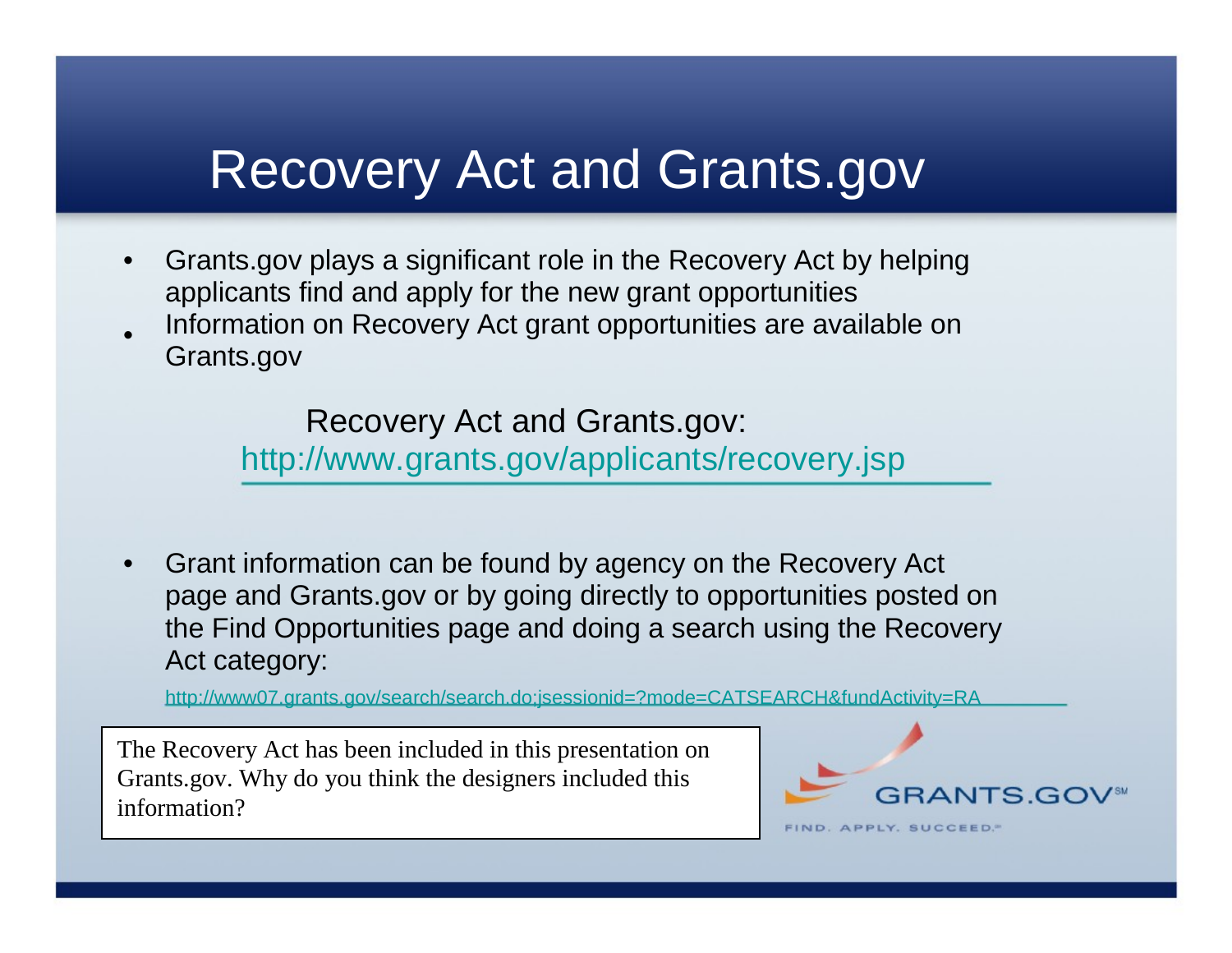#### The Life of a Grants.gov Application Package

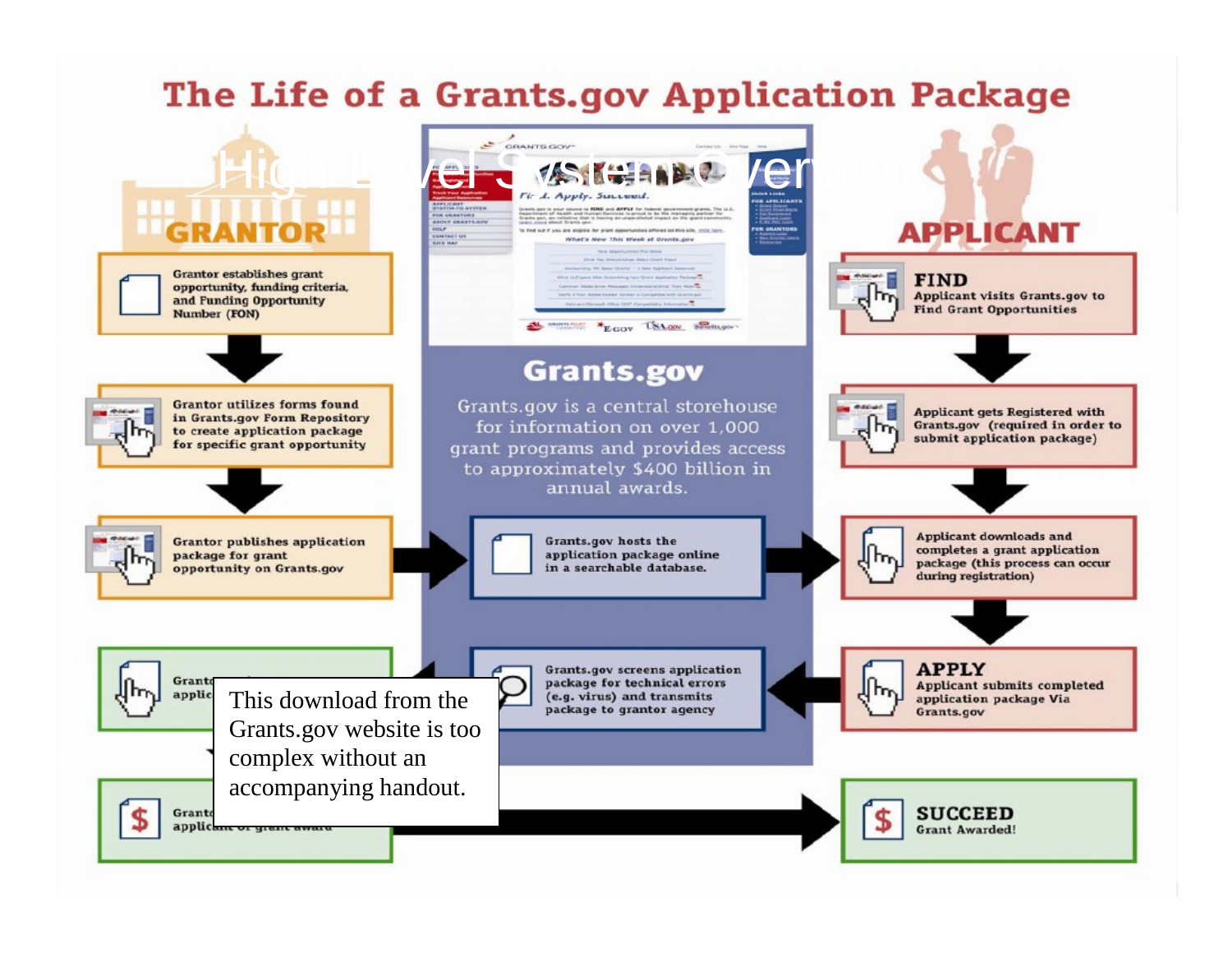### Services Provided

#### • For Applicants

- Search for Grant Opportunities
- Download Application Packages
- Complete Application Packages On or Offline
- Submit Completed Application Packages (Registration Required)
- Track the Status of Submitted Applications

#### • For Grantors

- Unified Federal Form System
- Post Grant Opportunities
- Post Related Application Packages
- Retrieve Application Packages (for reward review)
- Assign Tracking Numbers

Though applicants are the primary audience for this presentation, this slide identifies the services for grantors as well.



**FIND. APPLY. SUCCEED.**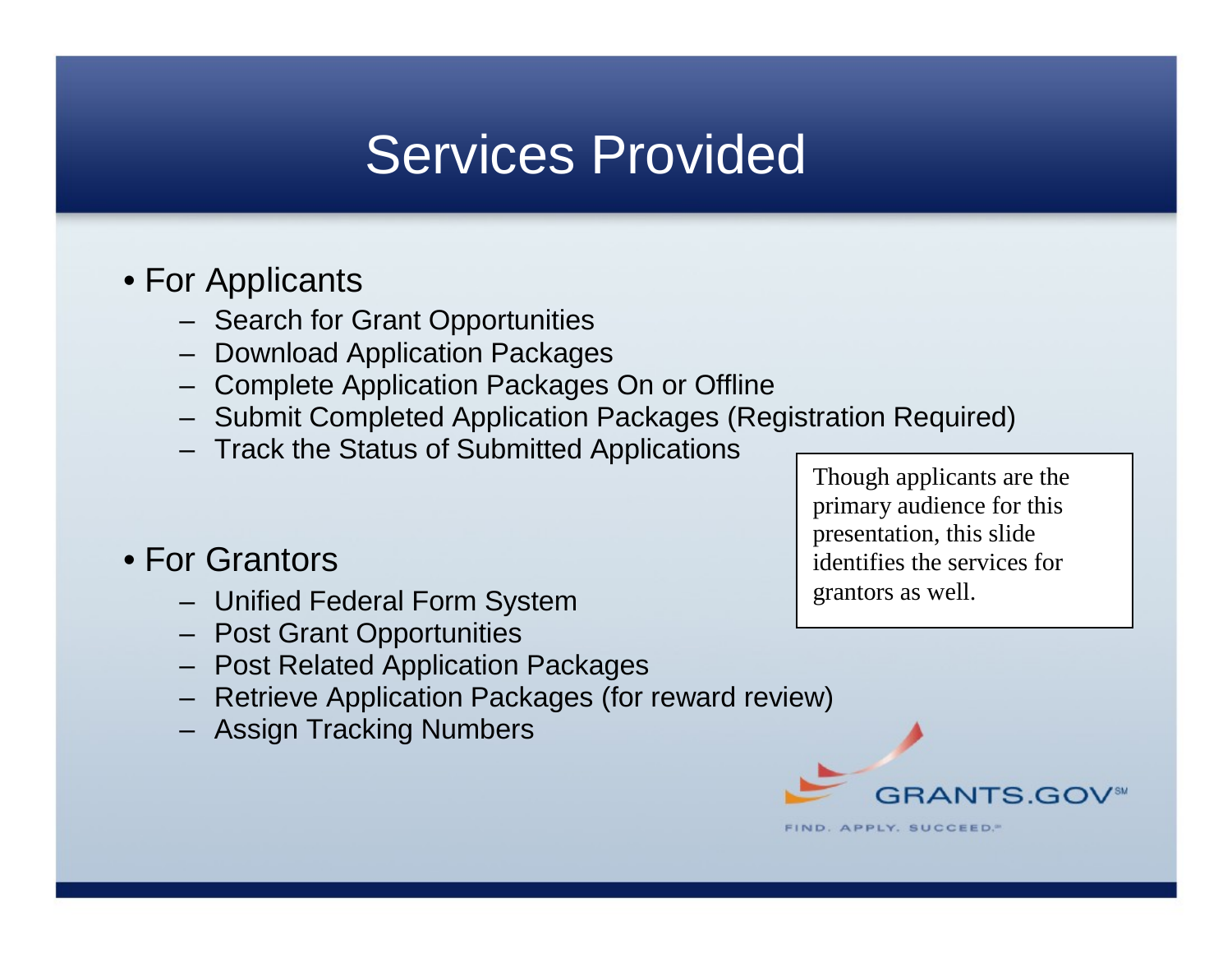# Submission Growth

Applicant Submissions